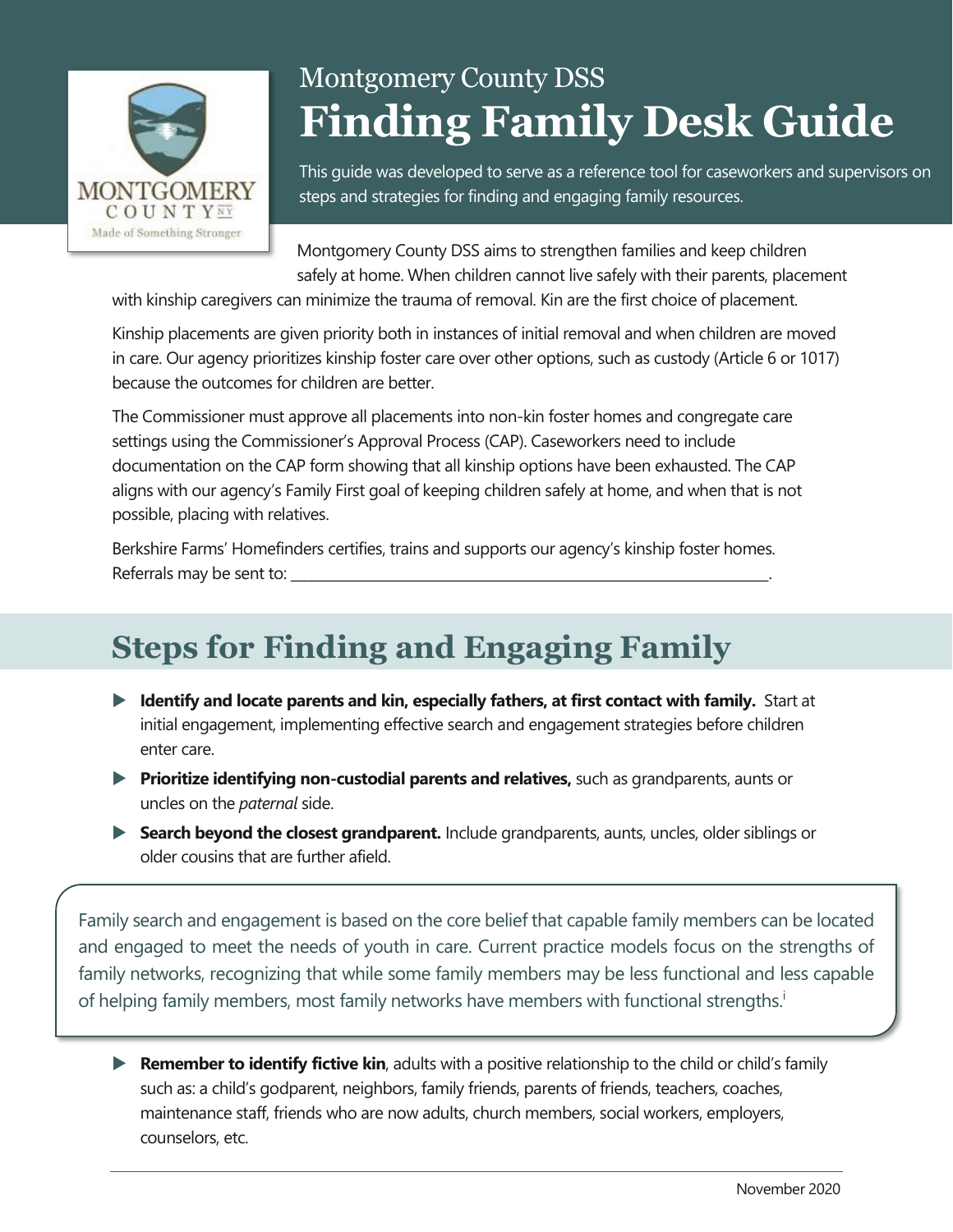- **Document all potential relatives and caring adults** in the Family Resource Information Sheet. Keeping this sheet updated assures that if removal is necessary, there will be a current list of potential kinship caregivers.
- **If removal is necessary, implement family search and engagement strategies urgently and diligently until all possibilities are exhausted.** The goal is to make the kin placement the *first*  placement.
- **Even if out-of-home placement with kin is not possible, help build and maintain children's ongoing connection with extended family and fictive kin.** All children deserve lifelong family connections. Children thrive when they have caring relationships with supportive adults they can turn to in times of trouble, and with whom they can celebrate positive achievements and milestones<sup>ii</sup>

## **Strategies for Searching for and Engaging Kin**

### **STRATEGY 1: Asking family — and then asking family again**

At first contact, explore the family's supports. During ongoing contacts, ask the family again and continue to gather potential kinship resources.

Ask parents:

- Who do you ask to watch your children in an emergency?
- **If your car broke down, who would you call** for a ride?
- **If you are stressed and need to talk to** someone, who would you talk to?

Children and youth are important sources of information to find potential kin. Older youth often have much of the information necessary to find a placement.<sup>iii</sup>

Ask younger children:

- Who do you spend holidays with?
- Who visits the house?
- Who is your favorite babysitter?

Speaking with collateral contacts, such as school staff, health care providers, and neighbors may also assist you in identifying potential kin resources.<sup>iv</sup> Reviewing the child's file may also uncover significant people in their life.

Ask older children<sup>v</sup>:

- Who would you call at 2 a.m. if you were in serious trouble (in the emergency room, etc.)?
- Who is programmed into your phone?
- Who do you call for advice or to just talk?
- When something great happens to you, who do you feel like calling?
- When something bad happens, is there an adult that seems to understand you better than other people do?
- With what person or people do you feel most comfortable?
- Who cared for you when your parents could not in the past or helped your parents care for you?
- Have you ever lived with anyone other than your parents?
- Who spends time with you and cares about what happens to you? Who can you count on?
- Who do you share holidays and/or special occasions with?
- Are there teachers, coaches, anyone at your place of worship, neighbors or parents of any of your friends that you are close to?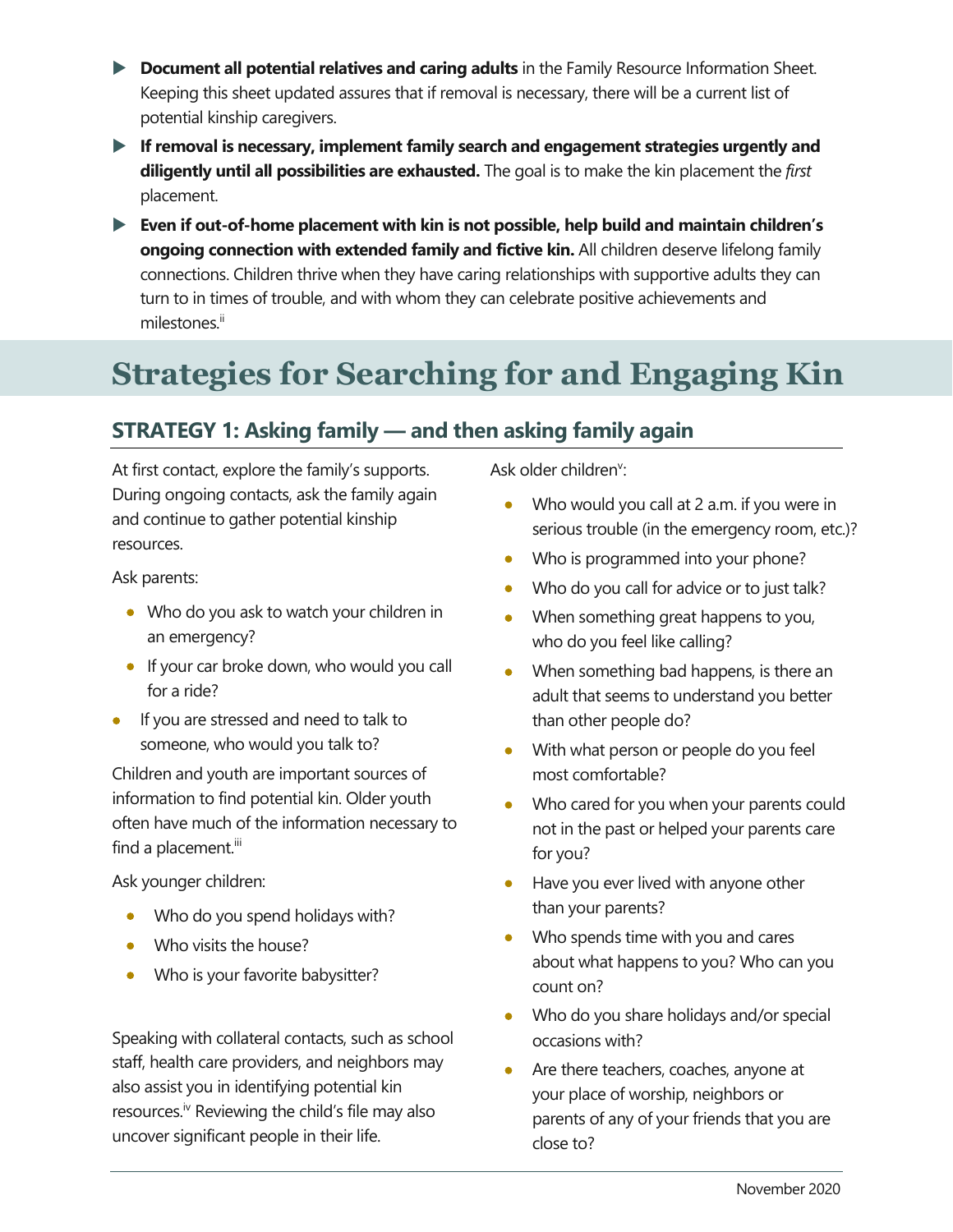### **STRATEGY 2: Internet, database and social media searches**

#### *LexisNexis database*

Use Montgomery County's LexisNexis account to search for relatives. The account may be accessed by contacting

#### *Government databases and registers*

These sources may be especially helpful in locating non-custodial parents.

- Check your county's child support records
- Contact the Prison Locator Service System (518-457-0034) to find out whether the father is incarcerated in New York State
- Contact the Putative Father Registry (800-345-5437)
- Check the Welfare Management System (WMS) for information, including the names of people the father may have lived with in the past who may also be contacted for help locating the father and other resources.
- **Contact resources identified in previous child protective, preventive, and foster care case** records, including available databases (i.e., CONNECTIONS, Juvenile Justice Information System for Child Welfare).<sup>vi</sup>

Facebook and other social media platforms may be used to locate relatives. General search engines may also be useful: [www.google.com](http://www.google.com/) [www.bing.com](http://www.bing.com/) [www.yahoo.com](http://www.yahoo.com/)

#### **STRATEGY 3: Genograms and family mapping**

Utilize genograms, family mapping, or mobility mapping to facilitate discussion and identification of kin.

One process, a Mobility Map, is a child's memory of his or her life put to paper. The mobility mapping process allows the child to rediscover the important people and places from his or her past. The process can reveal a child's daily activities and significant relationships, as well as distinctive community or neighborhood features, structures, or geographic characteristics. It is likely the child will share personal stories of family and friends, places frequently visited, and favorite memories. These connections can lead to potential placement resources.

Supervisors can ask these questions to assure that all possible efforts are being made to locate and engage non-custodial parents and relatives:

- What tools have been used to identify relatives and what was the impact?
- What efforts have been taken in locating and engaging relatives?
- **EXECUTE:** Has there been any follow-up in locating and engaging non-custodial parents?
- **F** Have fictive kin been explored?